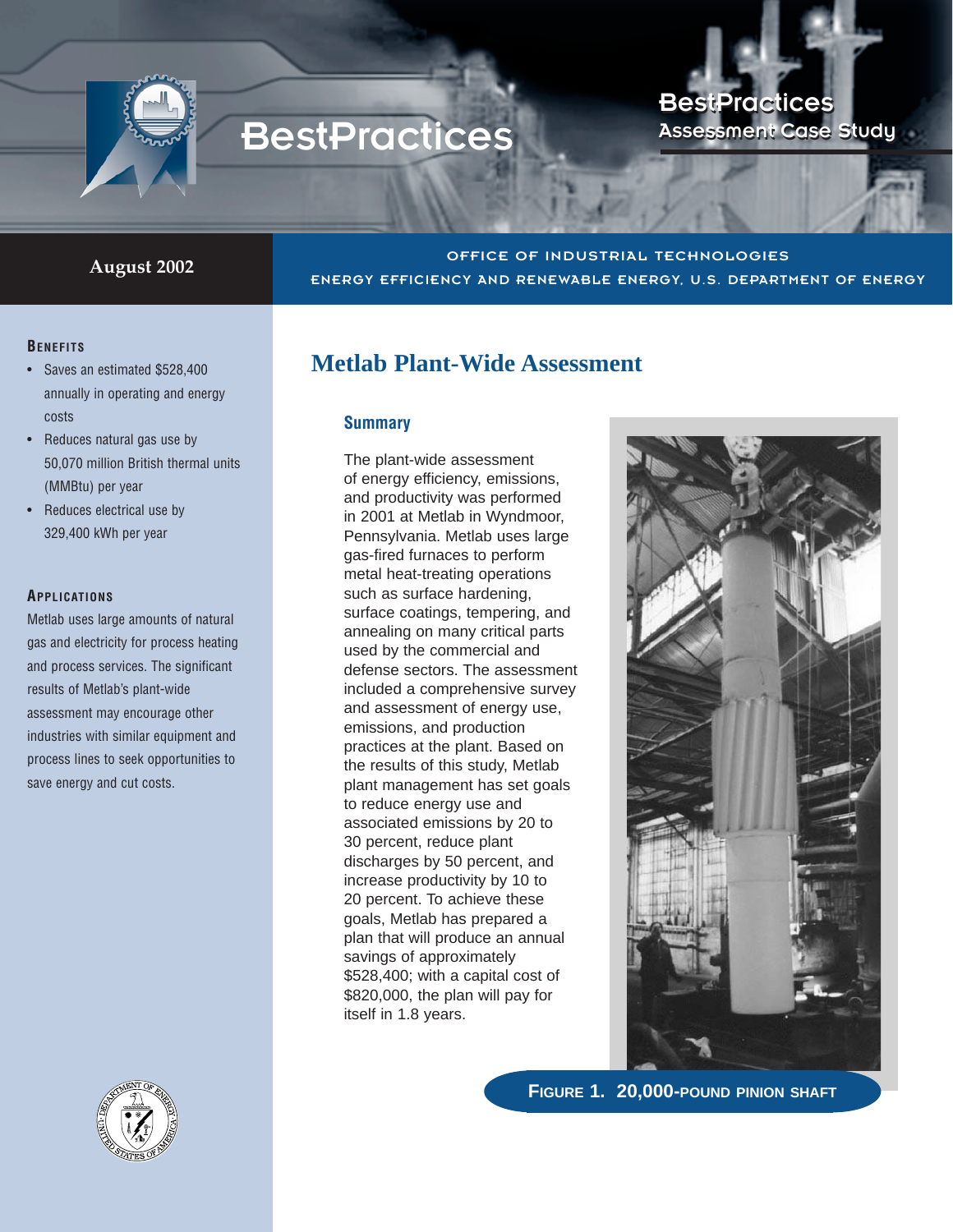#### **Company Background**

Metlab was founded in 1928 as a manufacturer of aircraft components. As part of its early manufacturing process, Metlab invented and patented the first "drop-bottom" furnace that allowed parts to be lowered into a quench tank directly under the furnace in a matter of seconds, preventing the manufactured parts from cooling and distorting during the transfer. This furnace design was a forerunner of today's furnaces that are used to heat-treat aluminum as well as aircraft landing gear. Metlab discontinued its fabrication operation in the 1930s because of a slump in the aircraft manufacturing industry and devoted its efforts solely to commercial heat-treating. In January 2001, Metlab purchased J.V. Potero, Inc., a 48-year-old commercial heat-treating company specializing in induction hardening, black oxide processing, and atmospheric heat-treating of small- to medium-sized batches.

Metlab currently occupies an 80,000-square-foot facility and performs a wide variety of heat-treating processing including normalizing, hardening and tempering, atmosphere annealing, stress relieving, age hardening, carburizing, and nitriding. Metlab can process very large parts (the largest has weighed 43,000 pounds), and has furnaces ranging in size from 2 feet (ft) in diameter by 3 ft long, to 15 ft in diameter by 16 ft long. The photographs on pages 1 and 2 show the types of parts that Metlab can process in its facility.

Metlab services industrial and defense customers both in the United States and abroad. The company is a member of the Metal Treating Institute (MTI), the American Society of Metals International (ASMI), and the standards group of the aerospace industry.

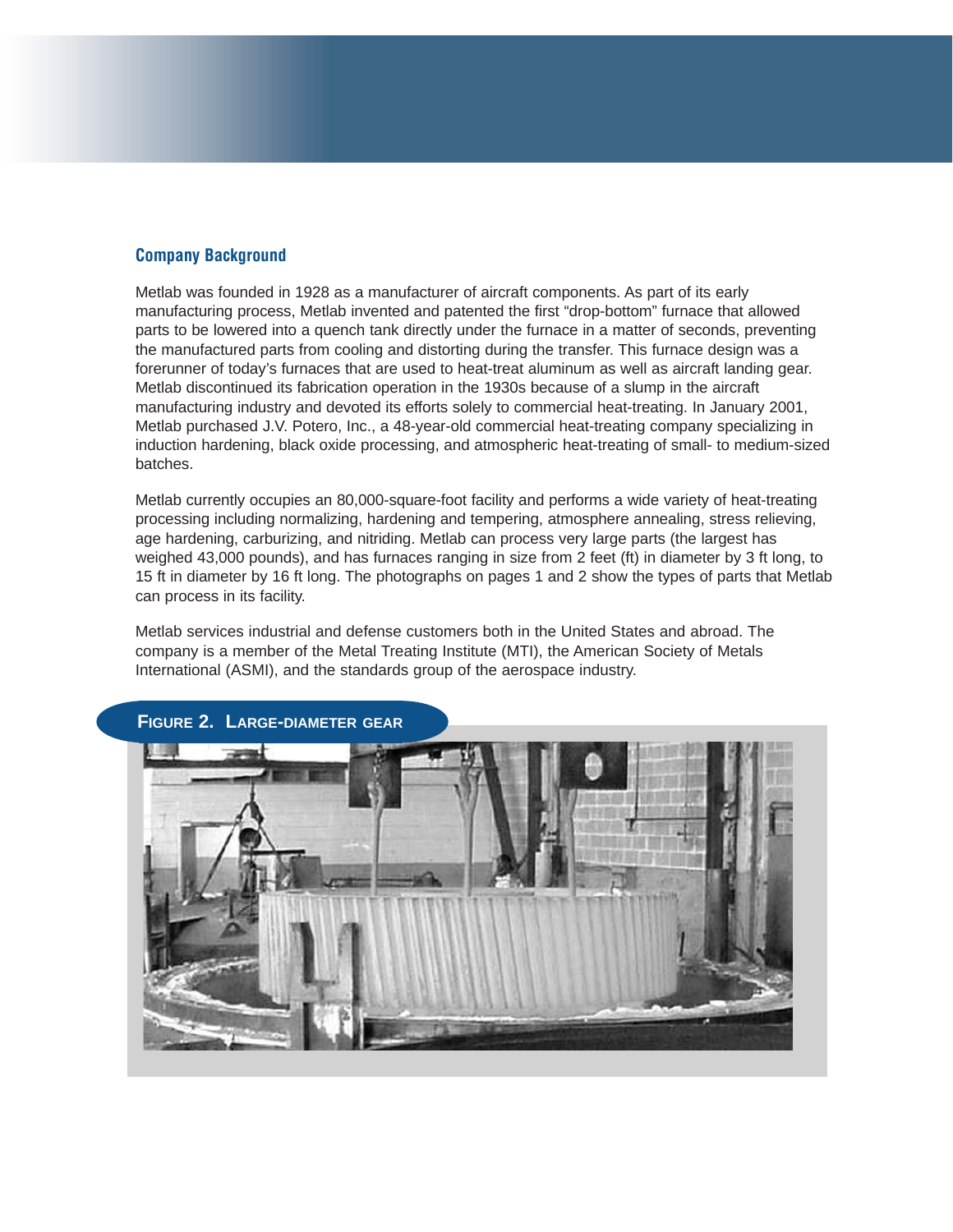#### **Assessment Overview**

Metlab scrutinized the amount and cost of natural gas and electricity consumed during the years 1999 and 2000 and found that cost and consumption for both energy sources rose during the 2-year period. The increase in the cost of natural gas was especially high, providing Metlab with an incentive to find ways to reduce its fuel use and costs.

Metlab's goal in performing the assessment was to identify ways that the company might improve productivity and at the same time reduce energy consumption, waste, and greenhouse gas emissions such as carbon dioxide  $(CO<sub>2</sub>)$  and nitrogen oxides (NOx). The assessment was structured to include a comprehensive survey and assessment of energy use, emissions, and production practices at the plant, with special emphasis placed on the large gas-fired furnaces Metlab uses to perform metal heat-treating operations. The plan for performing the assessment included:

- An inventory of all energy-consuming equipment in the plant, including furnaces, Black Oxide Coating System, plant water system, plant compressor system, and the endothermic gas generator station
- An examination of the use of plant-wide electricity, natural gas, water, compressed air, emissions, discharges, and other plant services
- An analysis of selected furnaces' performance measurements including energy use for critical process cycles, emissions, and energy efficiency.

Metlab managed the assessment with support from Energy Research Company, CSGI, Inc., and the Pennsylvania Department of Environmental Protection. Energy Research Company collected data and analyzed the thermal performance of the two pit furnaces (the "two major furnaces" mentioned below under "Assessment Implementation"). CSGI, Inc. wrote the report and did the bulk of the assessment. The Pennsylvania Department of Environmental Protection provided energy-saving related assistance. Each of these entities and the U.S. Department of Energy's Office of Industrial Technology (OIT) shared assessment costs with Metlab. OIT's contribution was \$100,000, or about 42% of the total assessment cost. OIT supports plant-wide energy efficiency assessments that will lead to improvements in industrial efficiency, waste and emissions reduction, productivity, and global competitiveness in OIT's Industries of the Future.

#### **Assessment Implementation**

An inventory of all the furnaces was conducted and data were gathered concerning loading capacity, natural gas use, frequency of operation, and magnitude of use during a typical production cycle. Assessment personnel used the data to identify the major energy users in the plant. The units that used a cumulative 85 percent of the total amount of natural gas per month were selected for the detailed assessment analysis.

The assessment team estimated that the plant emitted 121,000 pounds of flue gases per year, of which 12 percent was  $CO<sub>2</sub>$ . The flue gases also included a small amount of NOx. Furthermore,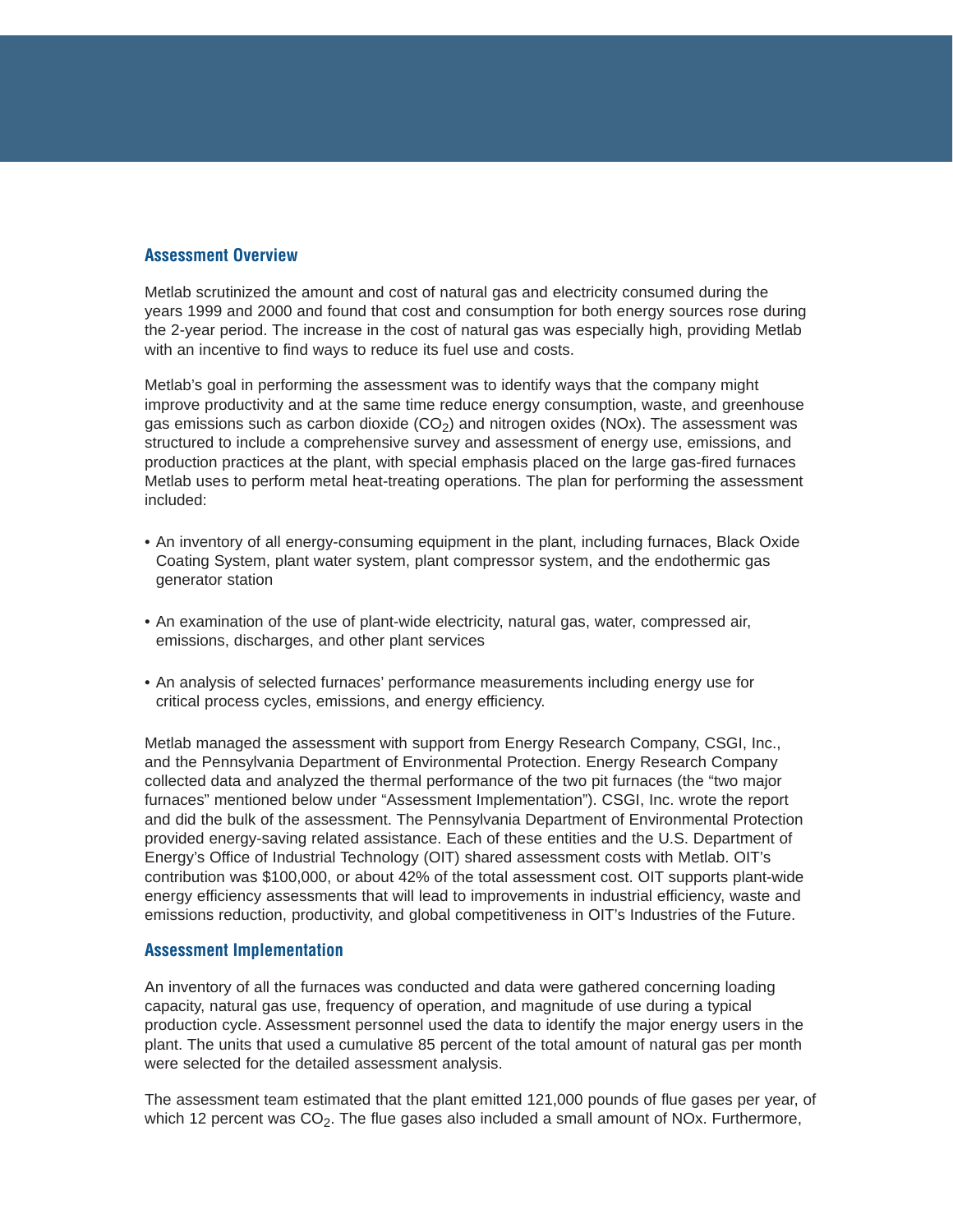the plant purchased approximately 8 million gallons of city water per year that was used primarily to cool furnace components, quench heated parts, and fill five rinse tanks. All this process water was used once and discharged directly into the sanitary sewer system. Metlab determined that a significant amount of the discharged water could be recycled and reused.

Extensive testing measured the energy consumption in two major furnaces. The testing measured heat input, flue gas losses, wall and other heat losses, heat stored in the furnace, and heat delivered to the load. Measurements were made for several loads and cycles. Next, a process model was developed to optimize the loading and heating/soak time for the heat-treating operations, leading to shorter heating/soak times, improved productivity, and cost savings.

#### **Overview of Specific Actions Identified in Assessment**

The assessment revealed several specific actions that Metlab can undertake to reduce energy use, increase savings, and reduce emissions. For example, to reduce the energy that the furnaces use by 25 to 35 percent, the following actions could be taken:

- Reduce the excess air to the burners and the excess air infiltrating the furnaces
- Install recuperative or regenerative devices on the furnaces to use recovered heat to preheat combustion air in the furnaces
- Improve the heating system controls.

These actions will also decrease the amount of  $CO<sub>2</sub>$  and NOx that the furnaces emit.

Water from a nearby natural aquifer could be used as process cooling water, thus reducing the amount of water Metlab must purchase from the city. The amount of water discharged from the plant could be reduced by more than 75 percent by collecting and recycling cooling water. The amount of compressed air used by the plant could be reduced by 15 to 25 percent by fixing leaks in the system and optimizing the compressor's operations. A 10- to 15-percent reduction in the use and emission of process atmospheres and purge gases such as methane and nitrogen could be achieved by proper gas flow control during heat-treating operations.

A process model was developed during the assessment that could optimize the heating/soak time for the heat-treating operations, resulting in shorter heating/soak times, improved productivity, and cost savings. The exact savings that using the new model could achieve depends on the production cycle and customer approval. Testing will be required to ensure the suitability of changes in the heat-treating cycle, as will customer education and acceptance. This option offers the most attractive economic return for the heat-treater and the customer.

#### **Results**

Table 1 lists several heat-treating process improvements that Metlab plans to implement to meet its goals for energy and cost savings, reduced emissions, and improved productivity. The company hopes to use existing and emerging technologies in this effort. Some emerging technologies that Metlab is considering include: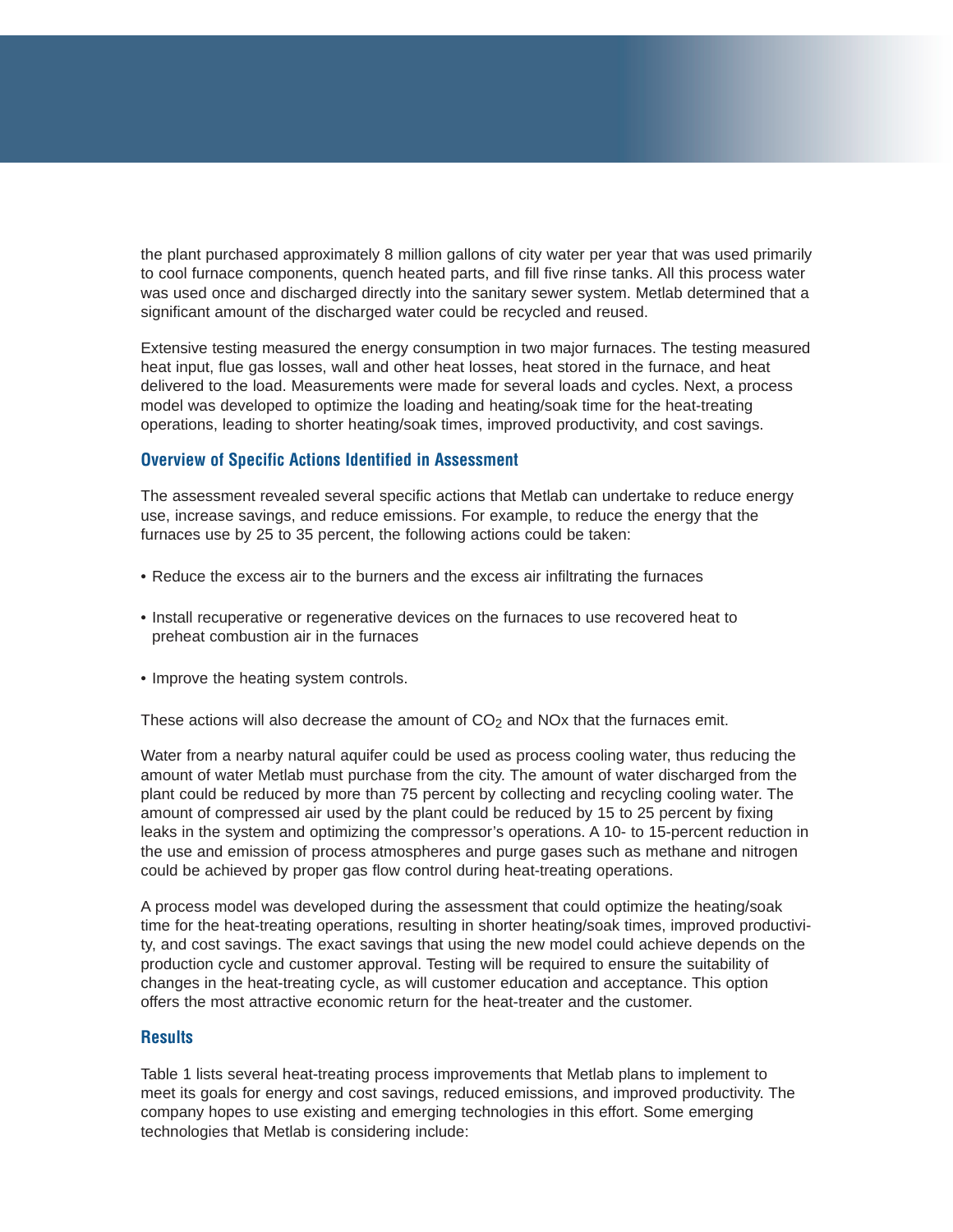|                      |                                                                          |                                                                                                                                                                     |                             | Projected Annual Savings  |                              |                      | Economic Impact<br>Projected |
|----------------------|--------------------------------------------------------------------------|---------------------------------------------------------------------------------------------------------------------------------------------------------------------|-----------------------------|---------------------------|------------------------------|----------------------|------------------------------|
| <u>ş</u>             | Opportunity<br>Identified                                                | <b>Suggested Actions</b>                                                                                                                                            | (MMBtu/year)<br>Natural gas | (kWh/year)<br>Electricity | Financial<br>$($ \$/year $)$ | Cost (\$)<br>Capital | Payback<br>Period<br>(years) |
|                      | Optimize furnace loading                                                 | proper loading and scheduling<br>Select proper furnace, use                                                                                                         | 2,160                       |                           | 126,000                      | 25,000               | 0.20                         |
|                      | Reduce holding times                                                     | Re-evaluate soak times for heat-<br>treating process for long cycles                                                                                                |                             |                           |                              |                      |                              |
| $\mathbf{\tilde{z}}$ | and distribution system<br>compressed air supply<br>Implement changes in | Fix leaks, change compressor<br>operations                                                                                                                          |                             | 329,400                   | 27,000                       | 60,000               | 2.20                         |
| 3                    | and distribution system<br>Implement changes to<br>plant nitrogen supply | proper regulation of nitrogen<br>Repair leaks, install smaller<br>supply line to furnaces and<br>pressure supply                                                    |                             |                           | 15,000                       | 20,000               | 0.75                         |
|                      | Modify plant water                                                       | Install flow regulators for all<br>furnaces                                                                                                                         |                             |                           | 15,000                       | 10,000               | 0.67                         |
| 4                    | distribution and supply<br>system                                        | Install water recirculation system<br>and consider using water<br>seepage in the plant                                                                              |                             |                           | Approx.<br>10,000            | 50,000               | 5.00                         |
| 5                    | Reduce purging time                                                      | Reduce purge time to meet<br>safety requirements                                                                                                                    | 2,400                       |                           | 16,800                       | 5,000                | 0.30                         |
| ဖ                    | Reduce wall losses                                                       | Maintain and upgrade insulation<br>for furnaces                                                                                                                     | 7,585                       |                           | 53,100                       | 200,000              | 3.80                         |
| L                    | Recover waste heat by<br>using preheated<br>combustion air               | Install heat recovery equipment<br>(recuperators or regenerators)<br>for furnaces                                                                                   | 15,170                      |                           | 106,200                      | 250,000              | 2.40                         |
| 8                    | Modify combustion<br>controls                                            | to ensure appropriate excess air<br>and high excess air by installing<br>proportional or high/low control<br>Eliminate use of on/off control<br>at all firing rates | 15,170                      |                           | 106,200                      | 150,000              | 1.40                         |
| ၜ                    | Furnace seals                                                            | Install and maintain proper<br>furnace seals                                                                                                                        | 7,585                       |                           | 53,100                       | 50,000               | 0.90                         |
|                      | Totals                                                                   |                                                                                                                                                                     | 50,070                      | 329,400                   | 528,400                      | 820,000              | 1.8 (average)                |

**TABLE 1. SUMMARY OF RECOMMENDATIONS AND AREAS OF IMPROVEMENTS**